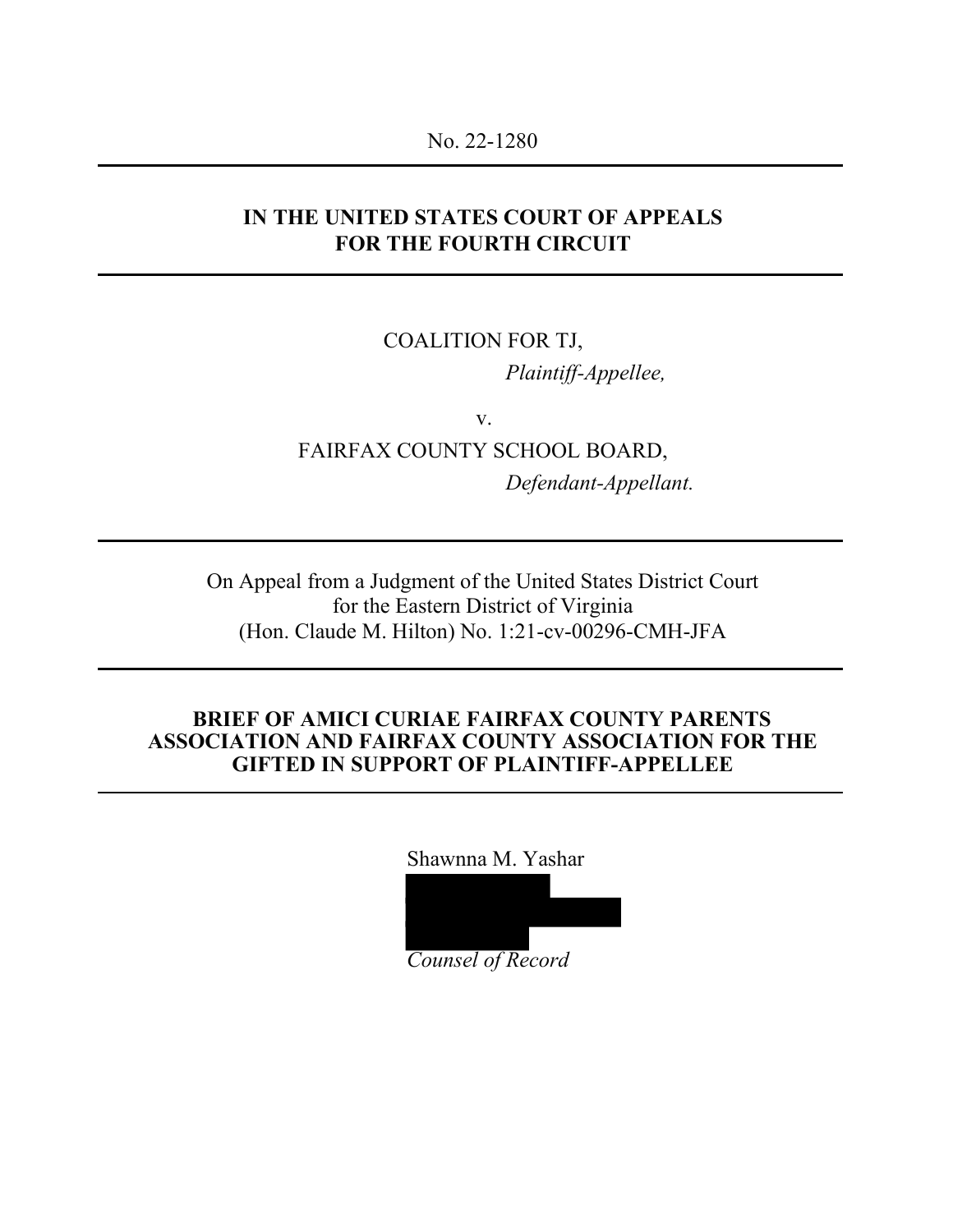# **TABLE OF CONTENTS**

| II. Failing to Admit Twice Exceptional Students Invites Further Discrimination |  |
|--------------------------------------------------------------------------------|--|
| III. Identification of Twice Exceptional Students Is Done Through Standardized |  |
|                                                                                |  |
|                                                                                |  |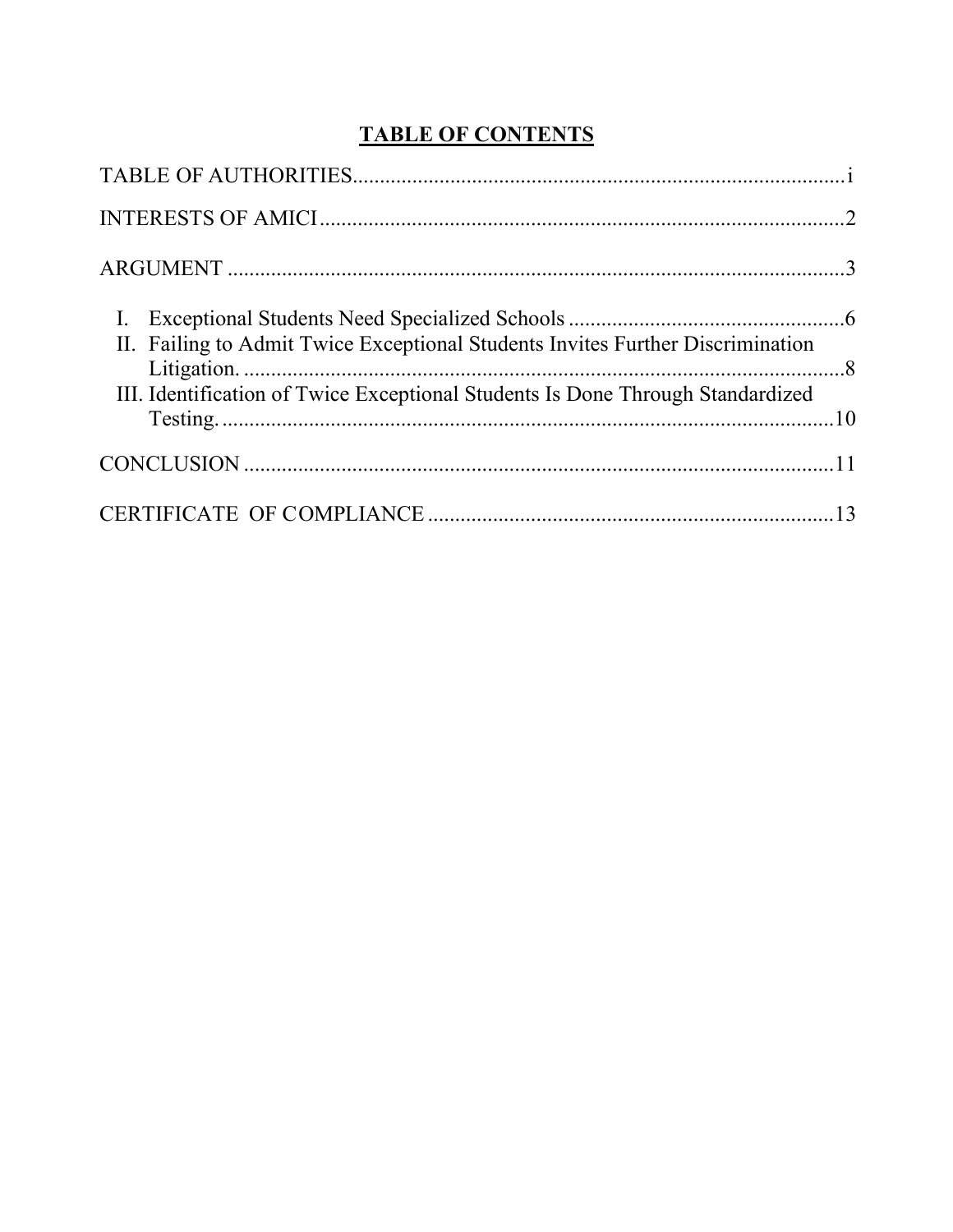# **TABLE OF AUTHORITIES**

| Cases                                                                 | Page(s) |
|-----------------------------------------------------------------------|---------|
| Burlington School Comm. V. Mass. Dept. of Ed., 471 U.S. 359 (1985)  8 |         |
| Endrew F. ex rel. Joseph F. v. Douglas County School District RE-1,   |         |
|                                                                       |         |
|                                                                       |         |

## **Constitutional Provisions, Statutes, and Rules**

## **Miscellaneous**

| Ashlesha Datar, Delaying Kindergarten: Effects on Test Scores and Childcare |  |
|-----------------------------------------------------------------------------|--|
| Costs, RAND CORPORATION (2005),                                             |  |
|                                                                             |  |
| Brain Maturity Extends Well Beyond Teen Years, NPR TELL ME MORE (Oct. 10,   |  |
| 2011), https://www.npr.org/templates/story/story.php?storyId=141164708.  3  |  |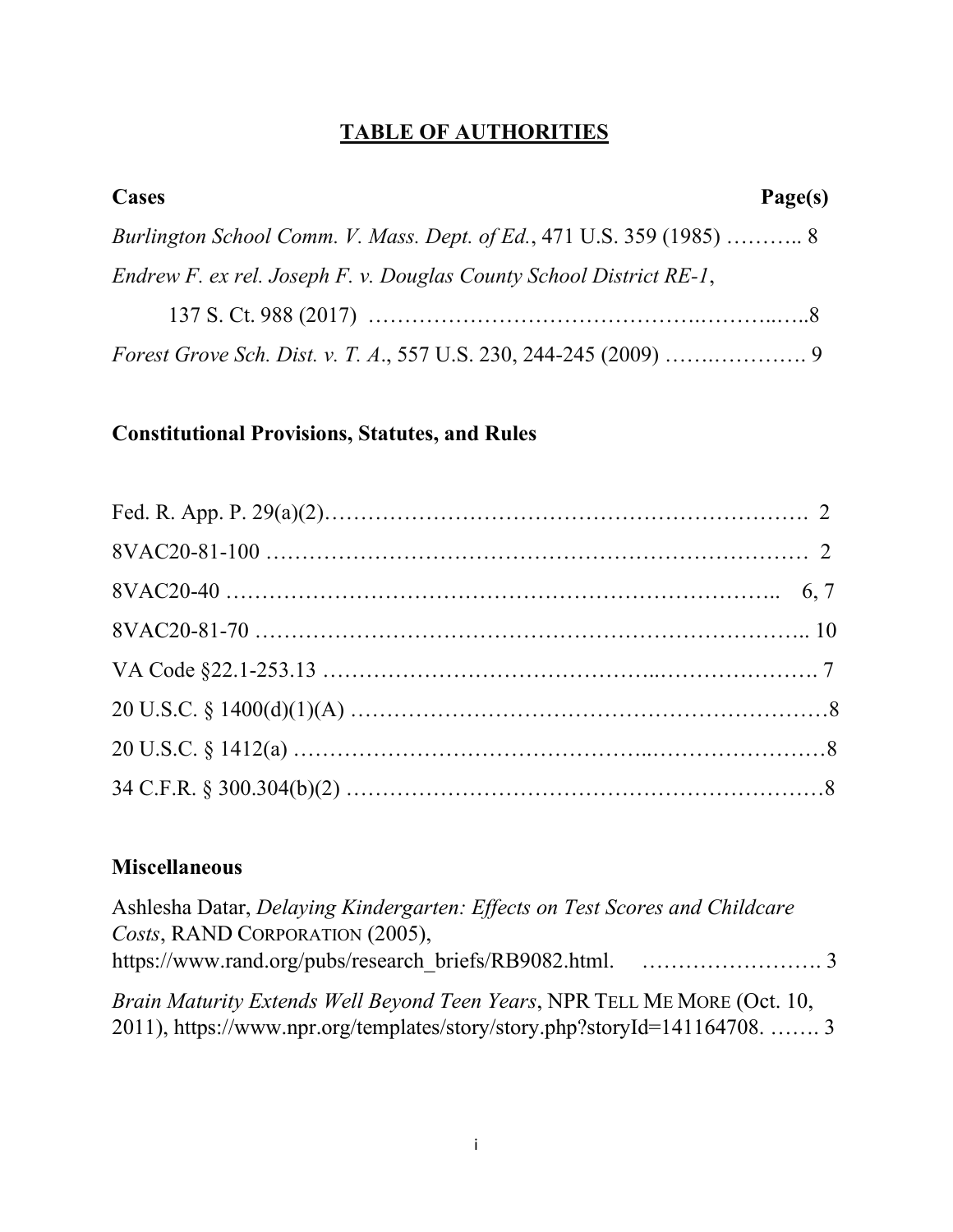| Christina A. Samuels, Delaying Child's Starting Age for School a<br>Tough Call for Parents, ED WEEK (Aug. 2017),                                                                                                                                                                                                |
|-----------------------------------------------------------------------------------------------------------------------------------------------------------------------------------------------------------------------------------------------------------------------------------------------------------------|
| https://www.edweek.org/teaching-learning/delaying-childs-starting-age-for-school-                                                                                                                                                                                                                               |
| <i>Evaluation &amp; Eligibility for Special Education &amp; Related Services, VA. DEP'T OF</i><br>EDU., https://www.doe.virginia.gov/special_ed/evaluation-and-                                                                                                                                                 |
| Matthew C. Make, et al., How Can So Many Students Be Invisible? Large<br>Percentages of American Students Perform Above Grade Level, JOHNS HOPKINS<br>SCHOOL OF EDUCATION (Aug. 16, 2016), https://edpolicy.education.jhu.edu/how-<br>can-so-many-students-be-invisible-large-percentages-of-american-students- |
| Nicholas Zill, et al., Entering Kindergarten: A Portrait of American Children<br>When They Begin School, NAT'L CENTER FOR EDU. STATS. (2000),                                                                                                                                                                   |
| Pamela Paul, The Littlest Redshirts Sit Out Kindergarten, NEW YORK TIMES (Aug.<br>22, 2010), https://www.nytimes.com/2010/08/22/fashion/22Cultural.html2                                                                                                                                                        |
| Samantha Pell, In search of an edge, elite basketball prospects are repeating a<br>grade - in middle school, WASH. POST. (May 5, 2019),<br>https://www.washingtonpost.com/sports/2019/05/13/search-an-edge-elite-                                                                                               |
| Tests & Assessments, NAT'L ASS'N FOR GIFTED CHILDREN,<br>https://www.nagc.org/resources-publications/gifted-education-                                                                                                                                                                                          |
| Thomas S. Dee, The gift of time? School starting age and mental health, HEALTH<br>ECONOMICS (2018) available at                                                                                                                                                                                                 |
| Timothy J. Layton, et al., Attention Deficit–Hyperactivity Disorder and Month of                                                                                                                                                                                                                                |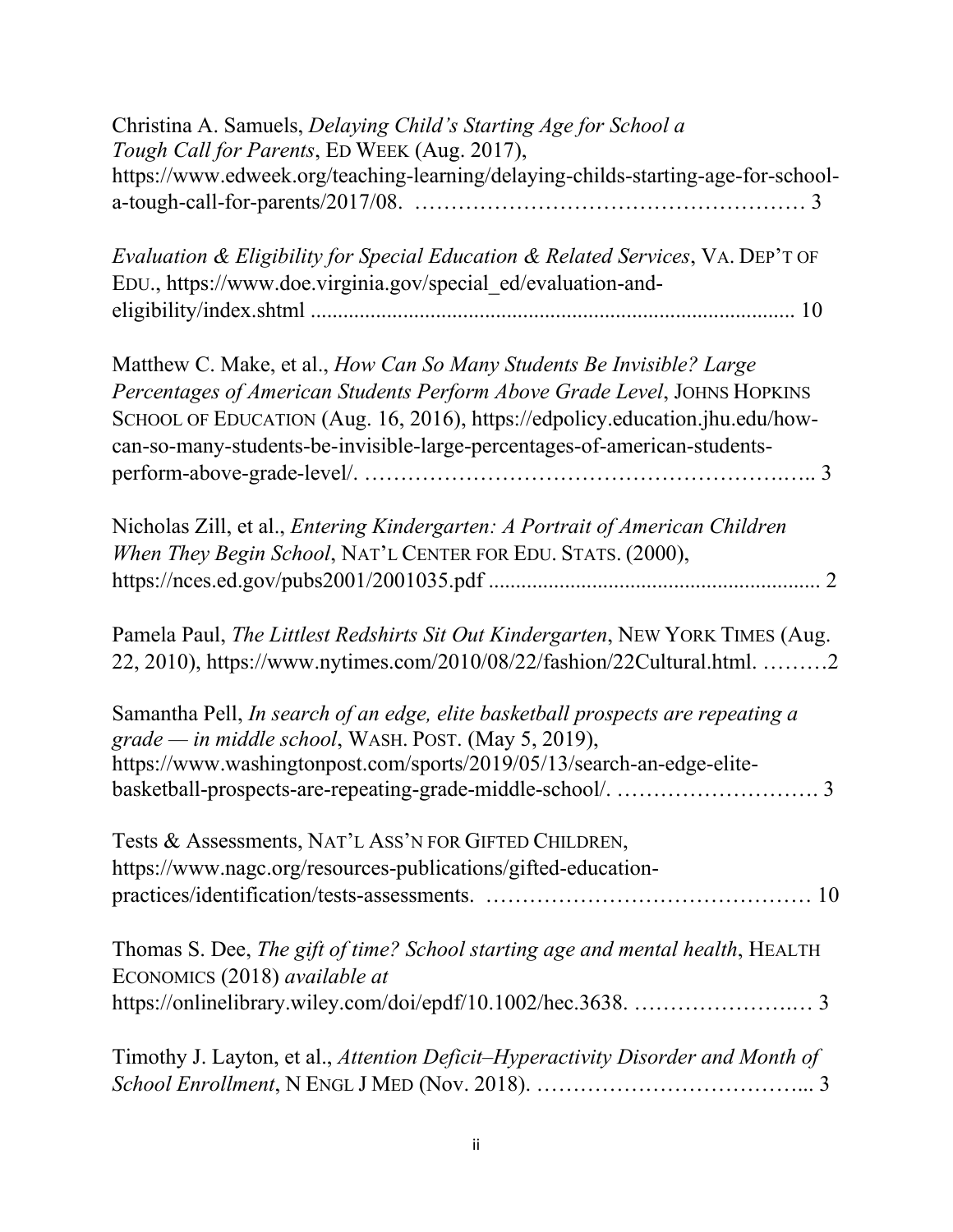Valerie Strass, *Delaying kindergarten until age 7 offers key benefits to kids study*, WASH. POST (Oct. 7, 2015), https://www.washingtonpost.com/news/answersheet/wp/2015/10/07/delaying-kindergarten-until-age-7-offers-key-benefits-tokids-study/. …………………………………………………………………….. 3

U.S. Dep't Educ., Off. Special Educ. Programs, Letter to Anonymous (Jan. 13, 2010), 55 IDELR 172 …………………………………………………………. 9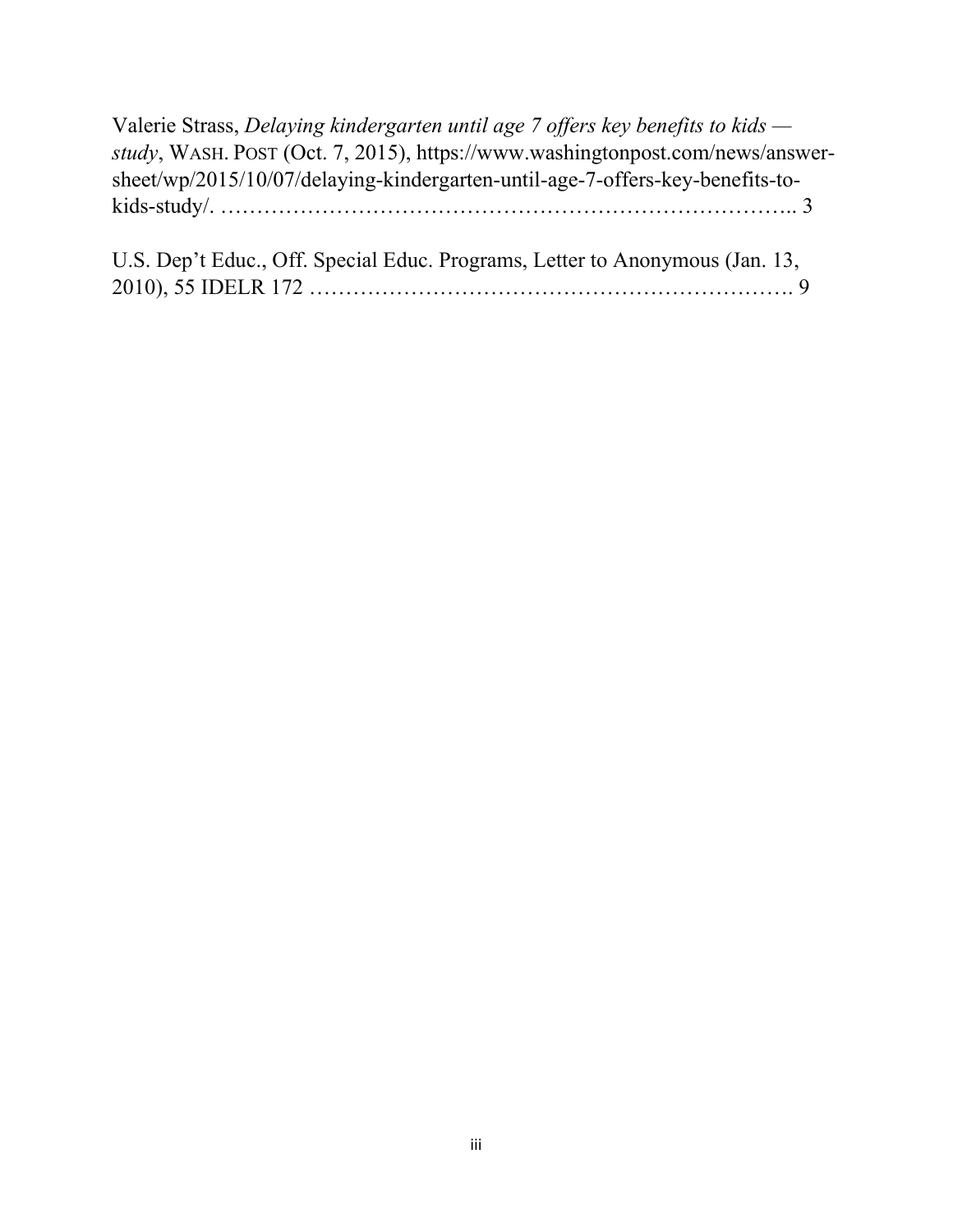#### **INTERESTS OF AMICI**

<span id="page-5-0"></span>The Fairfax County Parents Association and Fairfax County Association for the Gifted (hereinafter "Parents") submit this brief as *amici curiae* under Fed. R. App. P.  $29(a)(2)$  in support of Appellee, Coalition for TJ to urge this Court to accept the District Court's reasoning and decision below. We submit this brief because Parents have a vital interest in the quality of children's public education.

The new admissions policy does not meet the stated purpose of Virginia Governor's School Program. The Virginia Governor's School Program was created to assist public school divisions in meeting the needs of a small population of students whose learning levels are remarkably different from their age-level peers.<sup>[1](#page-5-1)</sup>

Second, the public school system in Virginia is responsible for providing a free and appropriate public education to all children who need special education and related services from age two to 21. *See* 8VAC20-81-100. The new admissions policy that Appellant has implemented at Thomas Jefferson High School for Science and Technology ("TJHSST" or "TJ") contains no system for the identification of students whose base school cannot meet their needs under federal and state disability laws, *i.e*., the students that are sometimes referred to as twice exceptional or  $2E<sup>2</sup>$  $2E<sup>2</sup>$ .

<span id="page-5-1"></span><sup>1</sup> Virginia Department of Education website at

https://www.doe.virginia.gov/instruction/governors\_school\_programs/academic\_year/ index.shtml

<span id="page-5-2"></span><sup>&</sup>lt;sup>2</sup> The term "twice-exceptional" or "2E," describes gifted children who give evidence of one or more disabilities as defined by federal or state eligibility criteria. These disabilities may include learning disabilities, speech and language disorders,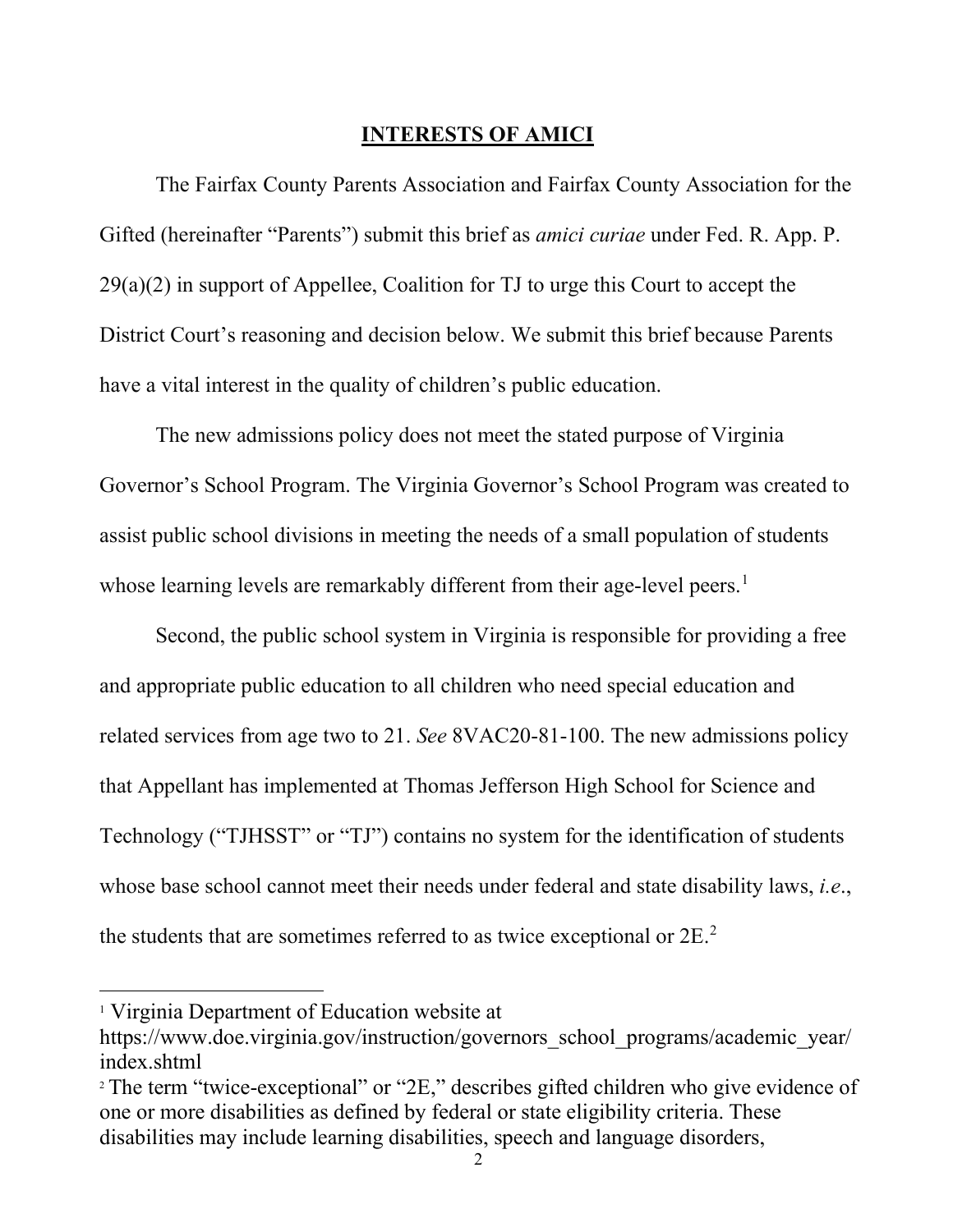Parents have an interest in ensuring that children who are either twice exceptional or whose learning levels exceed those of their peers are given the opportunity to attend a school specifically designed and funded by the Commonwealth of Virginia for them. We thus urge this Court to reject the admissions process designed by Appellant and uphold the lower court's decision.

#### **ARGUMENT**

<span id="page-6-0"></span>Noticeably absent from the Appellant's public statements, e-mails, text messages, and policies is any discussion about the exceptional students that presently make up the TJHSST student body and the impact that altering the admissions process is having on them. Spend a day at the school and you will see hallways and classrooms full of students who are self-described as "different." They learn differently, they pick up on subject matter differently than their societal peers, and strikingly, many are significantly younger than their grade equivalent counterparts.

It is not uncommon for a TJ student to have skipped a grade in elementary school and sometimes even two grades. Their elementary education simply did not challenge them and, as a result, teachers and school administrators recommended the controversial and socially often unacceptable step of grade skipping.<sup>[3](#page-6-1)</sup> At a time in our

emotional/behavioral disorders, physical disabilities, autism spectrum, or other impairments such as attention deficit hyperactivity disorder.

<span id="page-6-1"></span><sup>3</sup> Only 4% of Kindergarteners were age 6 in 1998 versus 17% in 2008. *Compare*  Nicholas Zill, et al., *Entering Kindergarten: A Portrait of American Children When They Begin School*, NAT'L CENTER FOR EDU. STATS. (2000),

https://nces.ed.gov/pubs2001/2001035.pdf *with* Pamela Paul, *The Littlest Redshirts Sit*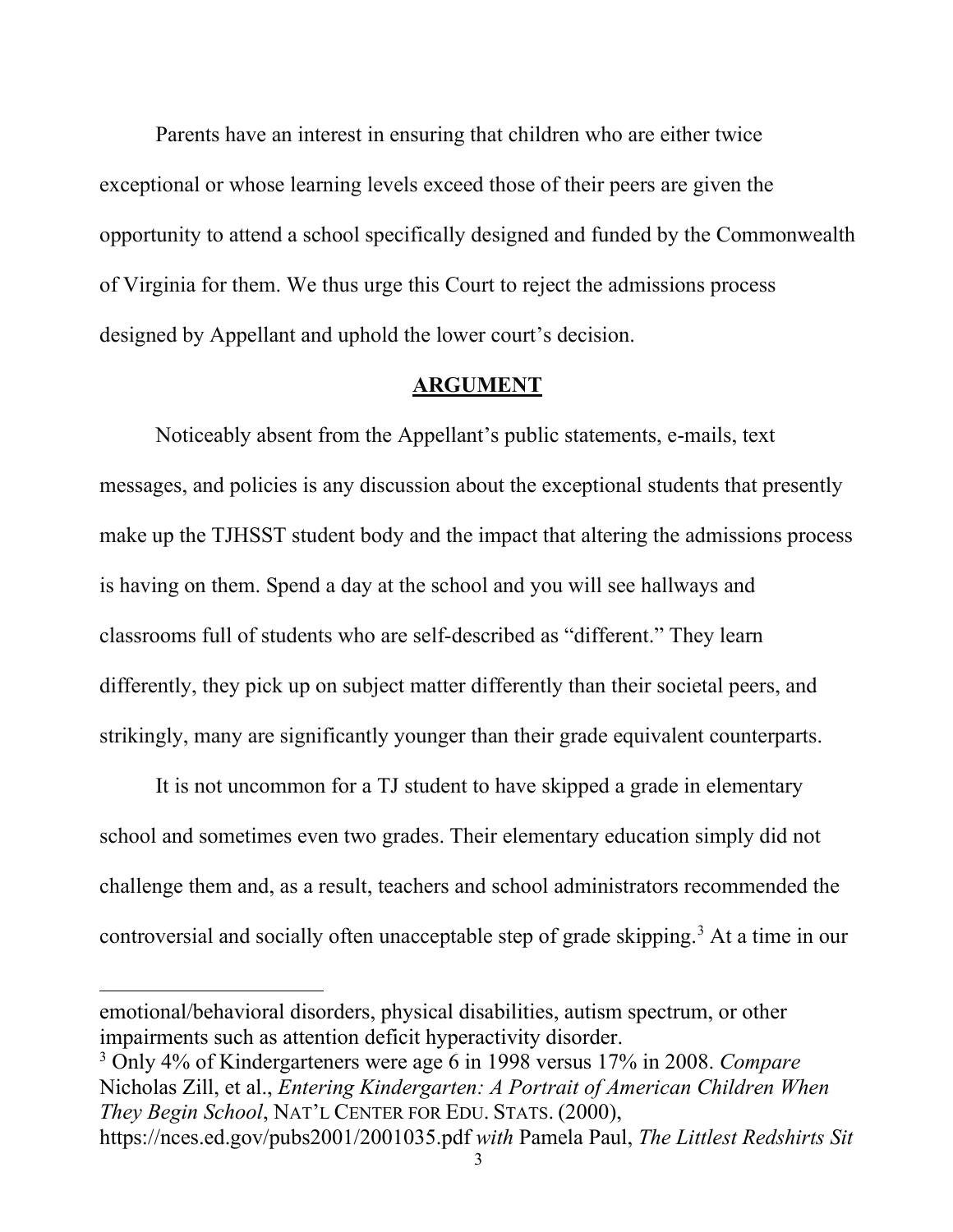history where many parents are delaying the start of formal schooling, *i.e*.,

"redshirting" kids, for reasons as diverse as increased cognitive development,<sup>[4](#page-7-0)</sup>

improvements in emotional maturity,<sup>[5](#page-7-1)</sup> avoidance of an ADHD diagnosis,<sup>[6](#page-7-2)</sup> giving them

an edge in sports,<sup>7</sup> or simply because families can afford to do so, $8$  TJHSST has

numerous students, especially boys, who are labeled "young for their grade" (the

modern euphemism for a child skipping a grade).

Why would a parent today, knowing all that we know about the brain being

underdeveloped until  $25^9$  $25^9$  and with the tremendous amount of societal pressure<sup>[10](#page-7-6)</sup> to

https://www.washingtonpost.com/sports/2019/05/13/search-an-edge-elite-basketballprospects-are-repeating-grade-middle-school/.

<span id="page-7-4"></span>8 Christina A. Samuels, *Delaying Child's Starting Age for School a Tough Call for Parents*, ED WEEK (Aug. 2017),

<span id="page-7-5"></span><sup>9</sup> *Brain Maturity Extends Well Beyond Teen Years*, NPR TELL ME MORE (Oct. 10,

2011), https://www.npr.org/templates/story/story.php?storyId=141164708. 10 Less than one percent of students skip grades. *See* Matthew C. Make,

<span id="page-7-6"></span>

*American Students Perform Above Grade Level*, JOHNS HOPKINS

SCHOOL OF EDUCATION (Aug. 16, 2016),

*Out Kindergarten*, NEW YORK TIMES (Aug. 22, 2010),

https://www.nytimes.com/2010/08/22/fashion/22Cultural.html.

<span id="page-7-0"></span><sup>4</sup> Ashlesha Datar, *Delaying Kindergarten: Effects on Test Scores and Childcare Costs*, RAND CORPORATION (2005),

https://www.rand.org/pubs/research\_briefs/RB9082.html.

<span id="page-7-1"></span><sup>5</sup> Thomas S. Dee, *The gift of time? School starting age and mental health*, HEALTH ECONOMICS (2018) *available at*

<span id="page-7-2"></span>https://onlinelibrary.wiley.com/doi/epdf/10.1002/hec.3638. 6 Timothy J. Layton, et al., *Attention Deficit–Hyperactivity Disorder and Month of School Enrollment*, N ENGL J MED (Nov. 2018).

<span id="page-7-3"></span><sup>7</sup> Samantha Pell, *In search of an edge, elite basketball prospects are repeating a grade — in middle school*, WASH. POST. (May 5, 2019),

https://www.edweek.org/teaching-learning/delaying-childs-starting-age-for-school-atough-call-for-parents/2017/08.

et al., *How Can So Many Students Be Invisible? Large Percentages of*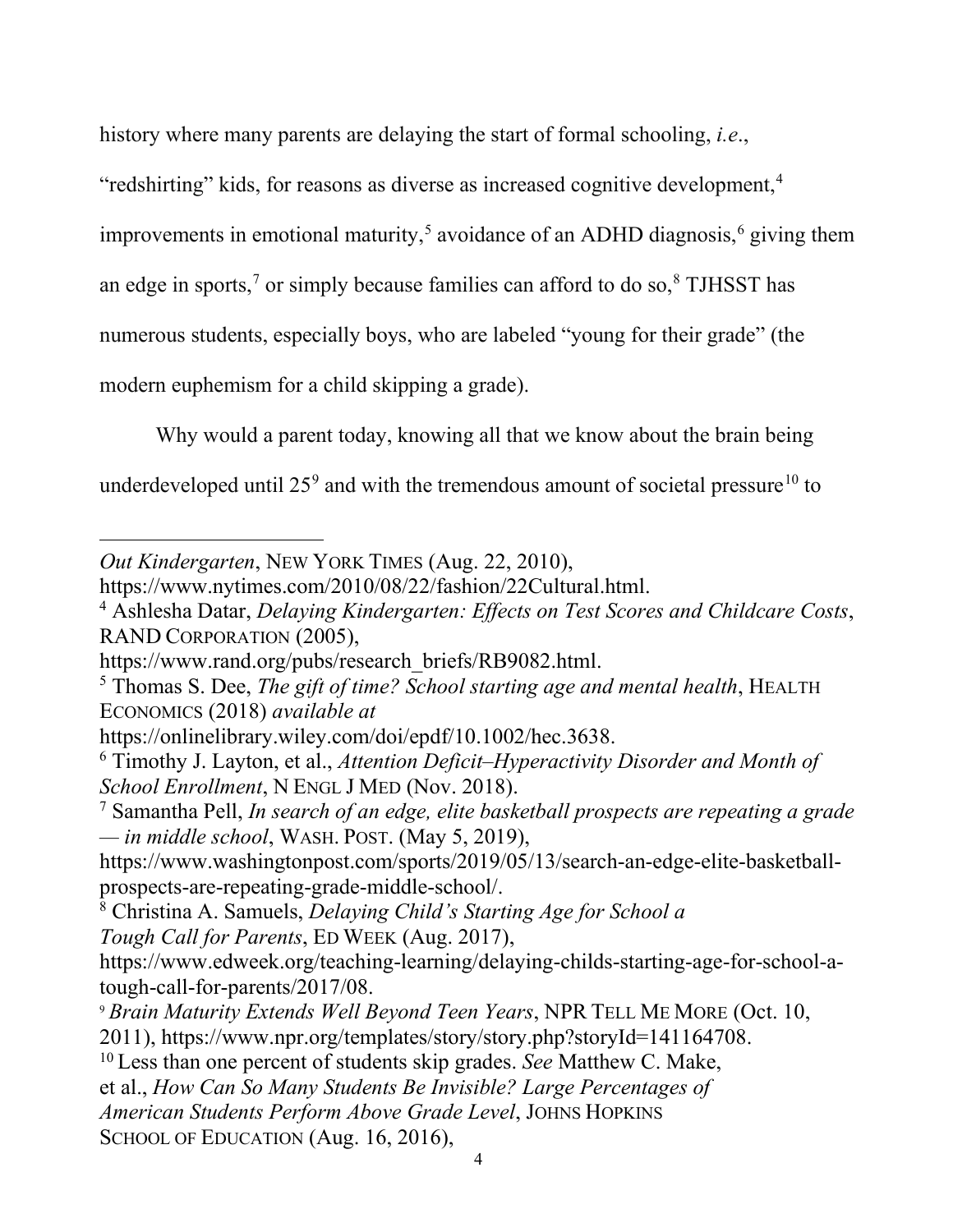delay starting Kindergarten until age 6 or even  $7<sup>11</sup>$  $7<sup>11</sup>$  $7<sup>11</sup>$ , agree to skip their child a grade or even two grades? The answer is simple: they do so because their child is different, and the parent knows it.

Children can be considered smart, talented, even "gifted" without grade skipping, however. There are a multitude of advanced academic courses offered at public highs school in Fairfax County, Virginia. Smart, driven children wanting a math-and science-focused education have the opportunity to do just that at their individual base schools and can even petition to transfer to another high school if their local one fails to offer the preferred curriculum.<sup>[12](#page-8-1)</sup> Also, several children participate in Advanced Academic Programming throughout elementary school and middle school completing math courses two to three years ahead of their peers.

But those programs and options are not enough for a very small number of students. The schools ran out of material long ago to teach a handful of kids and thus, Governor's Schools like TJ were born. Appellant's new admission policy fails to

https://edpolicy.education.jhu.edu/how-can-so-many-students-beinvisible-large-percentages-of-american-students-perform-abovegrade-level/.

<span id="page-8-0"></span><sup>11</sup>Valerie Strass, *Delaying kindergarten until age 7 offers key benefits to kids — study*, WASH. POST (Oct. 7, 2015),

https://www.washingtonpost.com/news/answer-sheet/wp/2015/10/07/delayingkindergarten-until-age-7-offers-key-benefits-to-kids-study/.<br><sup>12</sup> In Fairfax County Public Schools, a student that wants to enroll in course offerings

<span id="page-8-1"></span>in an AP, IB, or World Language course sequence, or Academy not available at the student's base school can apply to transfer. *See* 

https://www.fcps.edu/registration/student-transfer-information/high-school-curricularprogram-ap-ib-and-world-languages.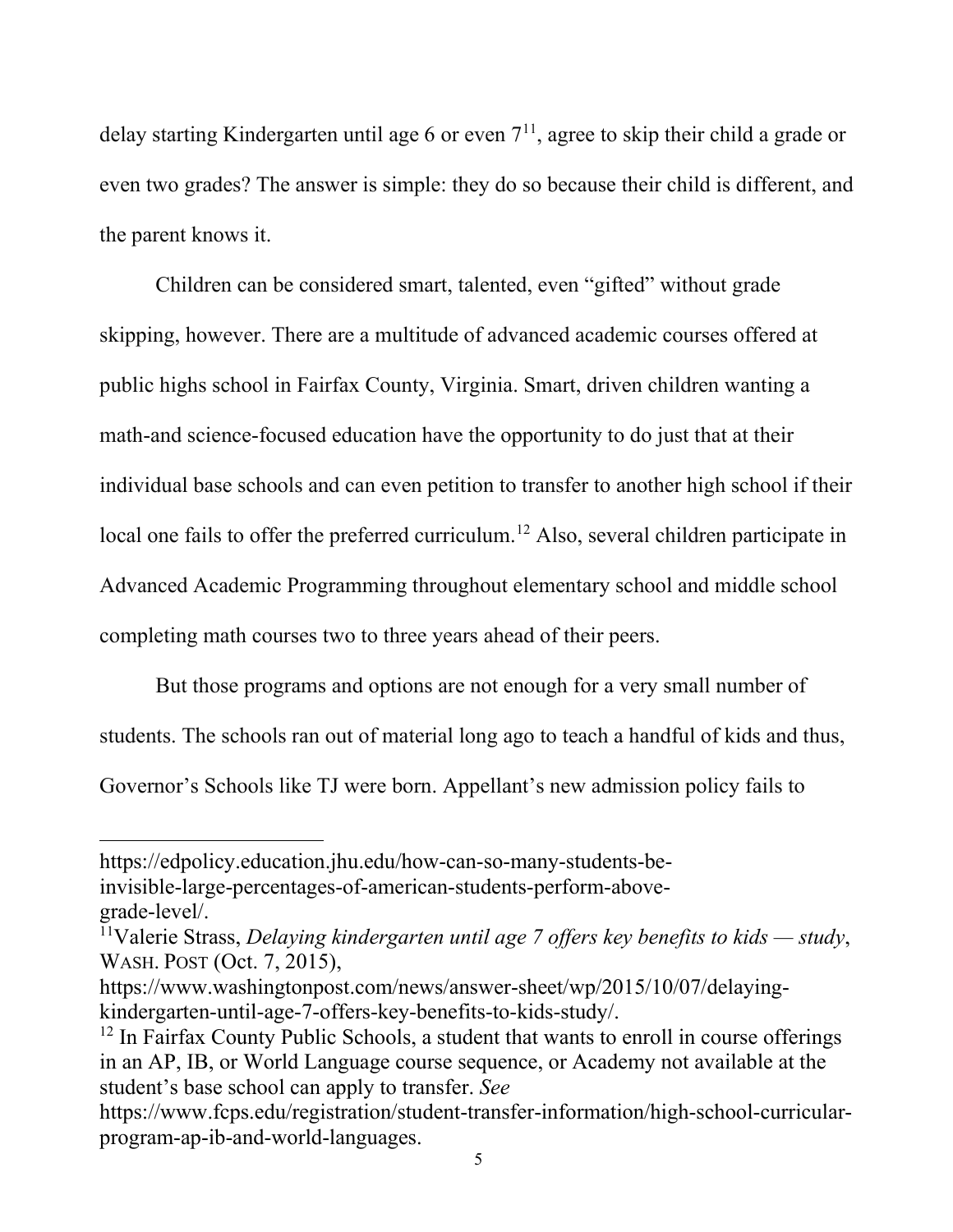ensure that these accelerated students, for whom their local high school cannot adequately accommodate their learning needs, are admitted. Doing so is contrary to both federal and state regulations.

#### <span id="page-9-0"></span>**I. Exceptional Students Need Specialized Schools.**

In a utopian world, we would not need specialized schools for children with unique needs. Each school would be able to offer an individualized curriculum that meets the distinct needs of each student. But that is not reality. There is not an infinite amount of money, the Commonwealth of Virginia does not have an abundance of extra teachers waiting in the wings to teach advanced courses to a handful of students, and there is simply not enough classroom space to teach multiple curriculums in one building. So, instead Virginia created specialized programs such as the Governor's School Program.

Virginia's Board of Education ("VA DOE") "Regulations Governing Educational Services for Gifted Students" mandates differentiated instructional opportunities for gifted students in grades K-12, and the Governor's School Program is a critical component to offering that differentiated instruction. 8VAC20-40. Most school divisions incorporate Governor's Schools as an option for their gifted students; however, each locality is expected to provide additional options for students who choose not to attend or are unable to attend Governor's Schools. Sometimes, however, those additional options are not enough and the only real option for the gifted child is the Governor's School.

6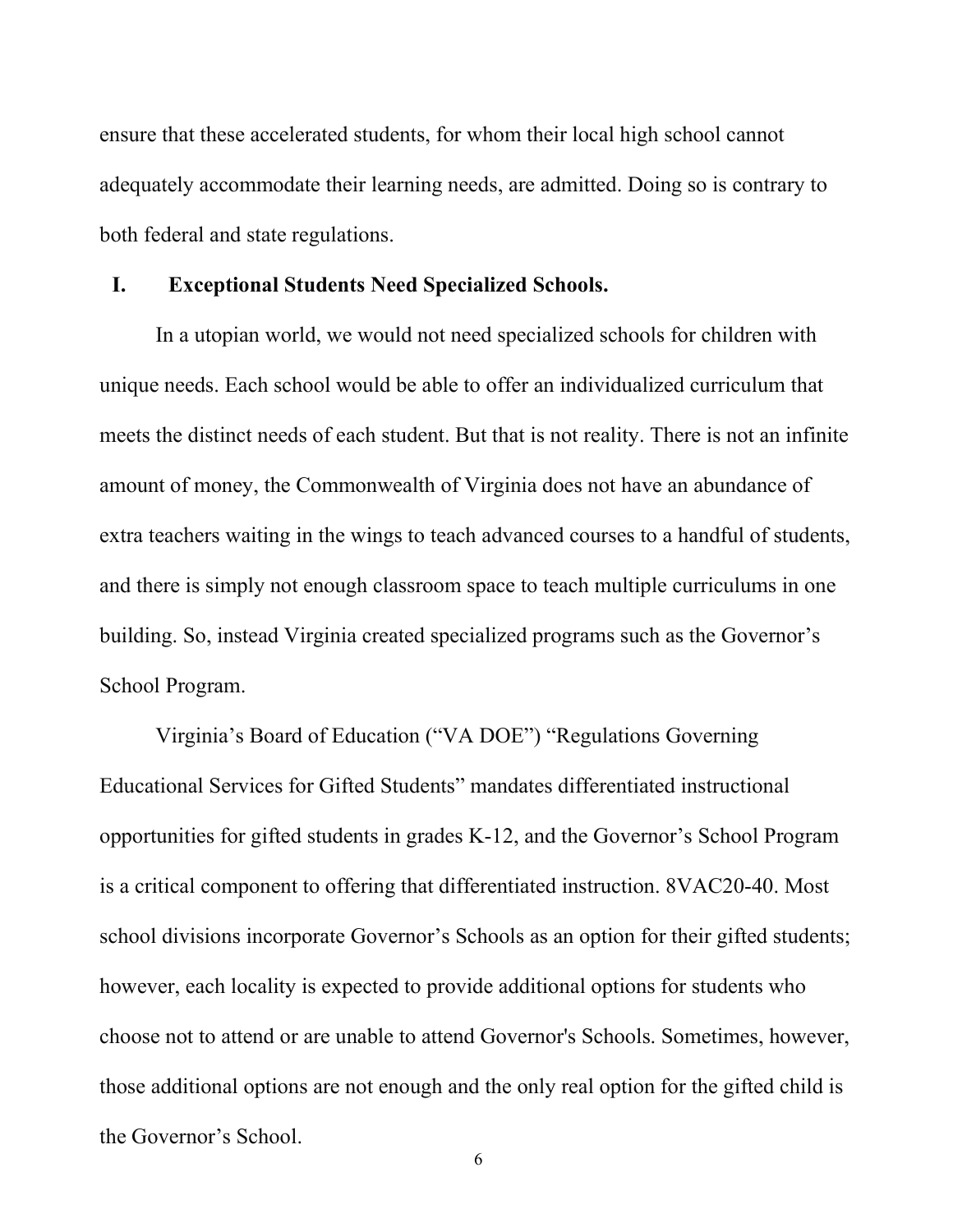The Commonwealth further requires that each school division "establish uniform procedures for screening, referring, identifying, and serving students in kindergarten through twelfth grade who are gifted in general intellectual or specific academic aptitude." 8VAC20-40. Students identified through this process are required by VA DOE to "be offered service options with appropriately differentiated curriculum and instruction by the school division." *Id*. "Appropriately differentiated curriculum and instruction" is defined as "curriculum and instruction adapted or modified to accommodate the accelerated learning aptitudes of identified students in their areas of strength." *Id*. By failing to create an admissions process that allows for the identification and selection of these students first, before considering other factors such as parental income, native language, and the percentage of students being admitted from each middle school, Appellant is failing to meet the academic needs of certain gifted students whose base high school lacks enough of an appropriately differentiated curriculum and instruction.

The Virginia General Assembly and VA DOE have stated that "the fundamental goal of the public schools of this Commonwealth must be to enable each student to develop the skills that are necessary for success in school, preparation for life, and reaching their full potential." VA Code §22.1-253.13:1.A. In furtherance of this goal, the school districts are instructed to enroll gifted students in appropriately differentiated instructional programs. VA Code §22.1253.13:1.D.6. Contrary to these requirements the Appellant's new admissions process fails to meet these legal

7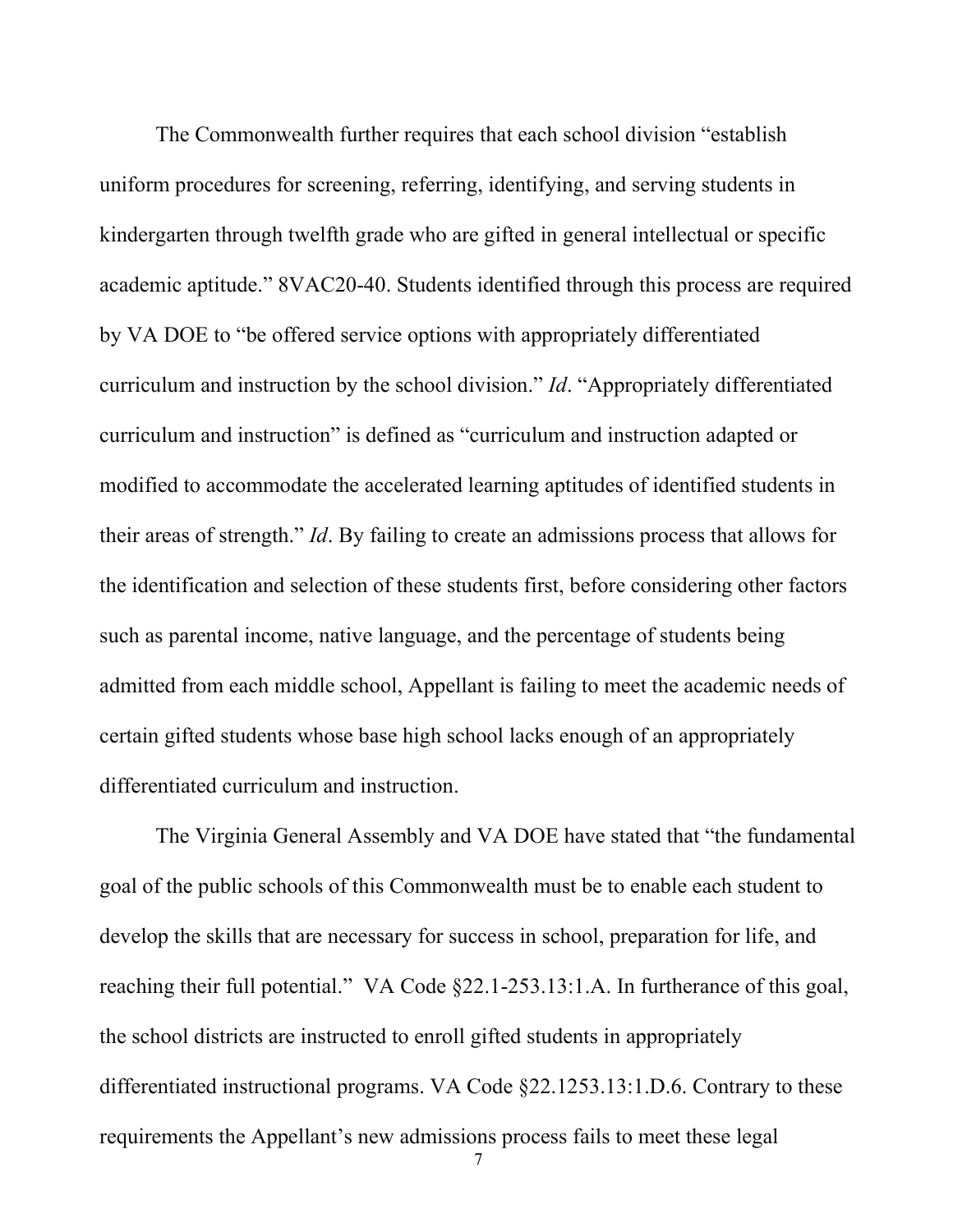requirements for a portion of students for which TJHSST is the only option for appropriately differentiated instruction.

### <span id="page-11-0"></span>**II. Failing to Admit Twice Exceptional Students Invites Further Discrimination Litigation.**

The Individuals with Disabilities Education Act (IDEA) makes available a free appropriate public education to eligible children with disabilities throughout the nation. 20 U.S.C. § 1400(d)(1)(A); *see also Burlington School Comm. V. Mass. Dept. of Ed.*, 471 U.S. 359, 369 (1985) (noting that the act requires that such education be provided in public schools as much as possible). IDEA has a "child find" requirement that obligates states to "identif[y], locat[e], and evaluat[e]. . . [a]ll children with disabilities residing in the State" to ensure that they receive needed special-education services. 20 U.S.C. § 1412(a)(3)(A); *see* § 1412(a)(10)(A)(ii). "To meet its substantive obligation under the IDEA, a school must offer an IEP [Individualized education Plan] reasonably calculated to enable a child to make progress appropriate in light of the child's circumstances." *Endrew F. ex rel. Joseph F. v. Douglas County School District RE-1*, 137 S. Ct. 988, 999 (2017). Furthermore, school districts are prohibited from using "any single measure or assessment as the sole criterion for determining whether a child is a child with a disability and for determining an appropriate educational program for the child." 34 C.F.R. § 300.304(b)(2). The United States Department of Education has interpreted this regulation to say that "twice exceptional" or "2E," may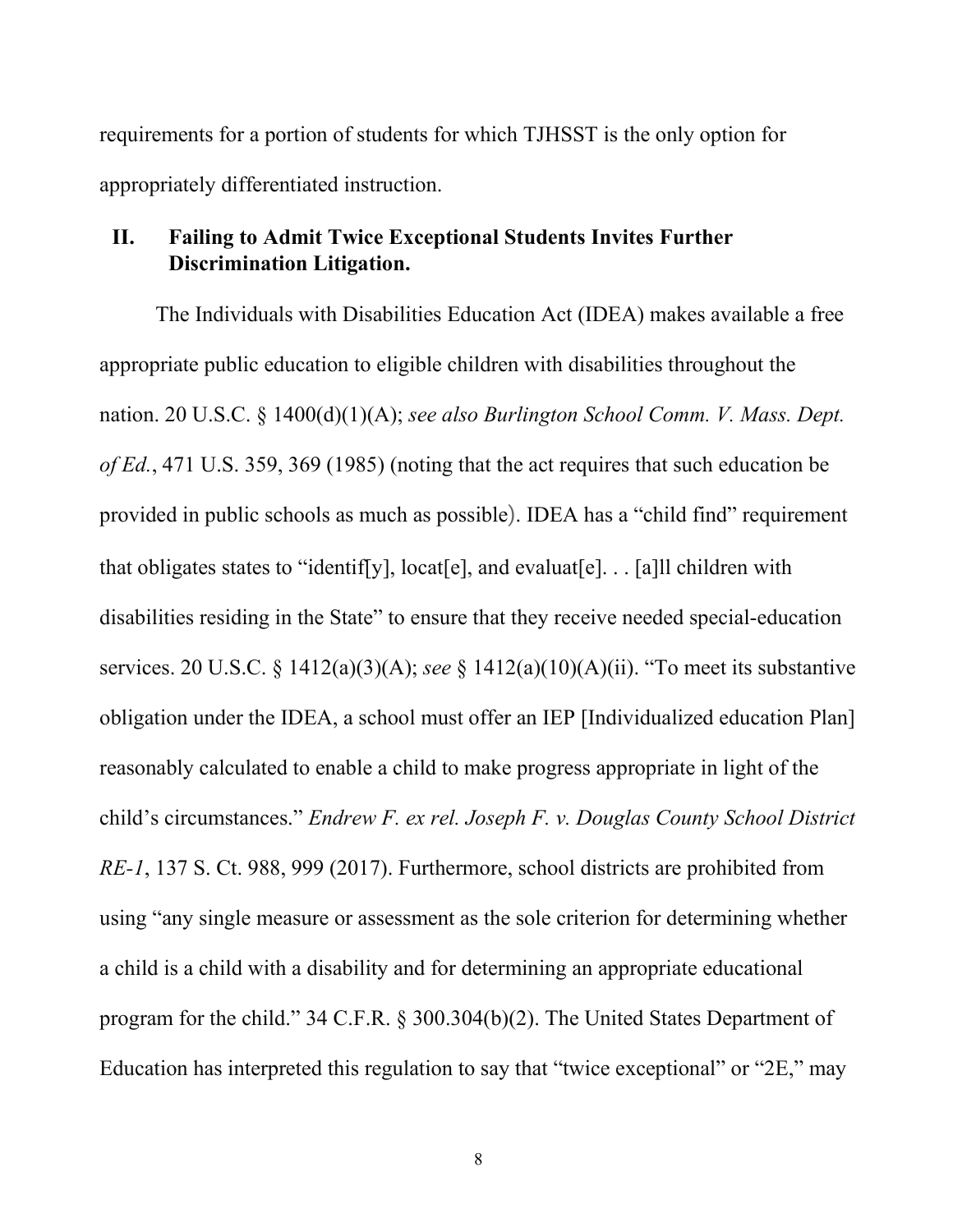qualify for special education. *See* U.S. Dep't Educ., Off. Special Educ. Programs, Letter to Anonymous (Jan. 13, 2010), 55 IDELR 172.

No appeals process has been established for a twice exceptional child who fails to be accepted to TJHSST under the new admissions process—i.e., there is no remedy. While special education is listed as an "experience factor" under the new process, the cap of 1.5% of a middle school's 8th grade student population for "Allocated Seats" creates the potential for a 2E child to be denied admission depending on their applicable pool. In fact, a twice exceptional student may not even make it into the pool depending on the new point system. The special education "experience factor" is only worth an additional 45 points under the new system, while 90 points are awarded if the student qualifies for free or reduced-price meals. JA0146-49.

The IDEA Act mandates that Appellant identify and provide services for each applicable child. *Forest Grove Sch. Dist. v. T. A*., 557 U.S. 230, 244-245 (2009). The Appellant's new admissions process that awards additional points for familial income, English Language Learner status, and mere attendance at an underrepresented middle school risks excluding students previously identified as in need of special education services offered only by TJHSST.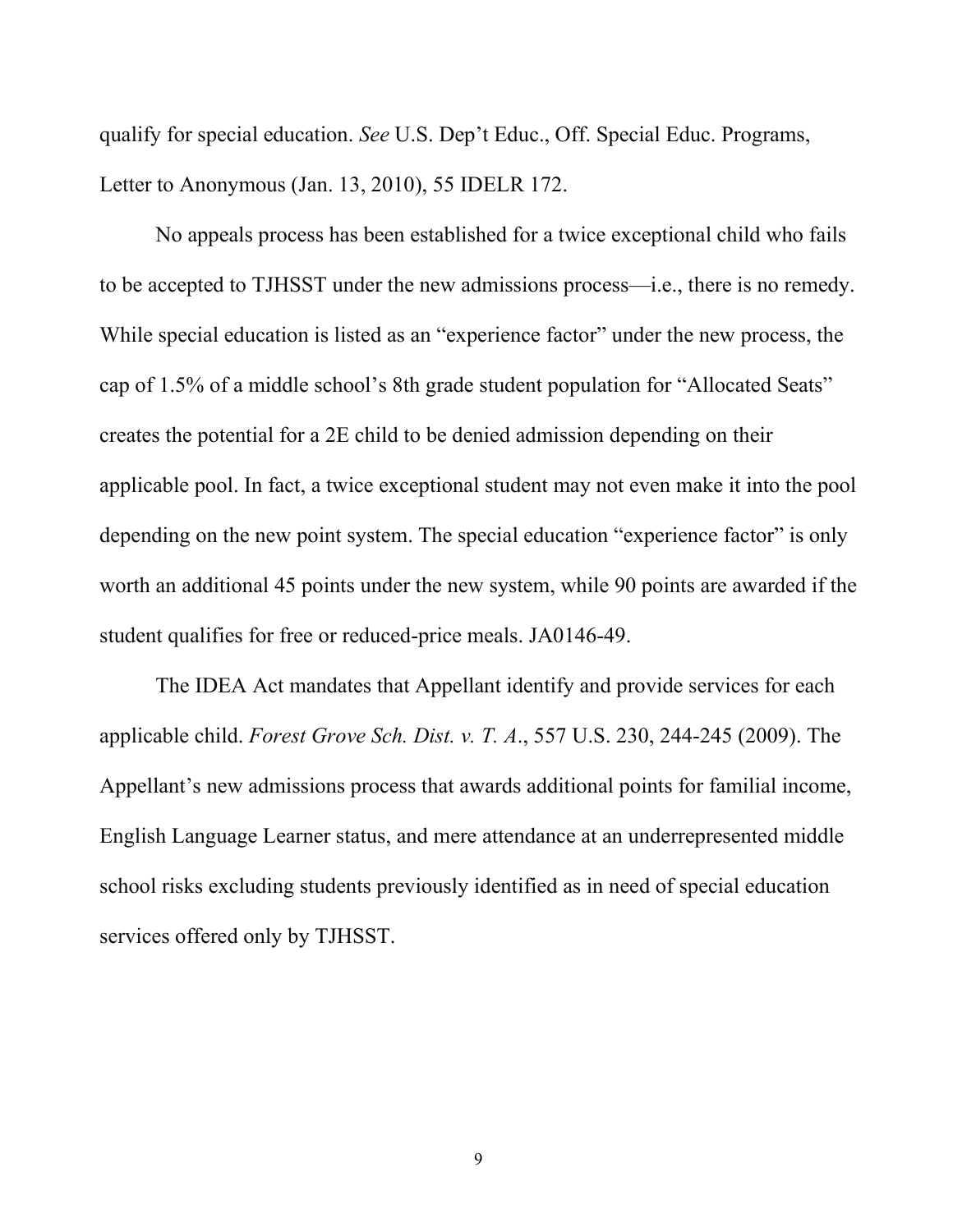## <span id="page-13-0"></span>**III. Identification of Twice Exceptional Students Is Done Through Standardized Testing.**

To qualify for special education services, students are routinely evaluated with a series of standardized tests.<sup>[13](#page-13-1)</sup> Unlike college admissions tests or, in the case, here a high school admissions test, there is no public outcry calling for the removal of special education testing. In fact, testing is routinely, if not always used. According to the VA DOE, "The process for determining whether a student is eligible for special education and related services involves reviewing information and observations about the student, determining the need for additional data, reviewing and interpreting the results of any assessments, and making an eligibility determination."[14](#page-13-2) Assessments are so routinely used as part of the special education identification process that the Virginia Administrative Code has an entire Part devoted to ensuring their consistency. *See* 8VAC20-81-70.

Standardized testing is also a tool used for the identification of gifted students.<sup>[15](#page-13-3)</sup> A test alone, however, is not dispositive. As the special education assessment process

<span id="page-13-1"></span><sup>13</sup> *See* Common Educational Tests Used for Assessments for Special Education *available at* https://dredf.org/wp-content/uploads/2021/06/Assesments\_chart.pdf (identifying over 30 standardized tests commonly used in assessing whether a child needs special education services).

<span id="page-13-3"></span><span id="page-13-2"></span><sup>14</sup> *Evaluation & Eligibility for Special Education & Related Services*, VA. DEP'T OF EDU., https://www.doe.virginia.gov/special\_ed/evaluation-and-eligibility/index.shtml <sup>15</sup> "Testing provides an objective and systematic way for identifying gifted children. Ability and achievement tests provide numbers or scores to describe a student's performance in relation to others. Tests are often used as benchmark requirements for entrance into specific programs or if a discrepancy in learning is suspected. However, formal assessments are only one tool in determining giftedness. Tests should be used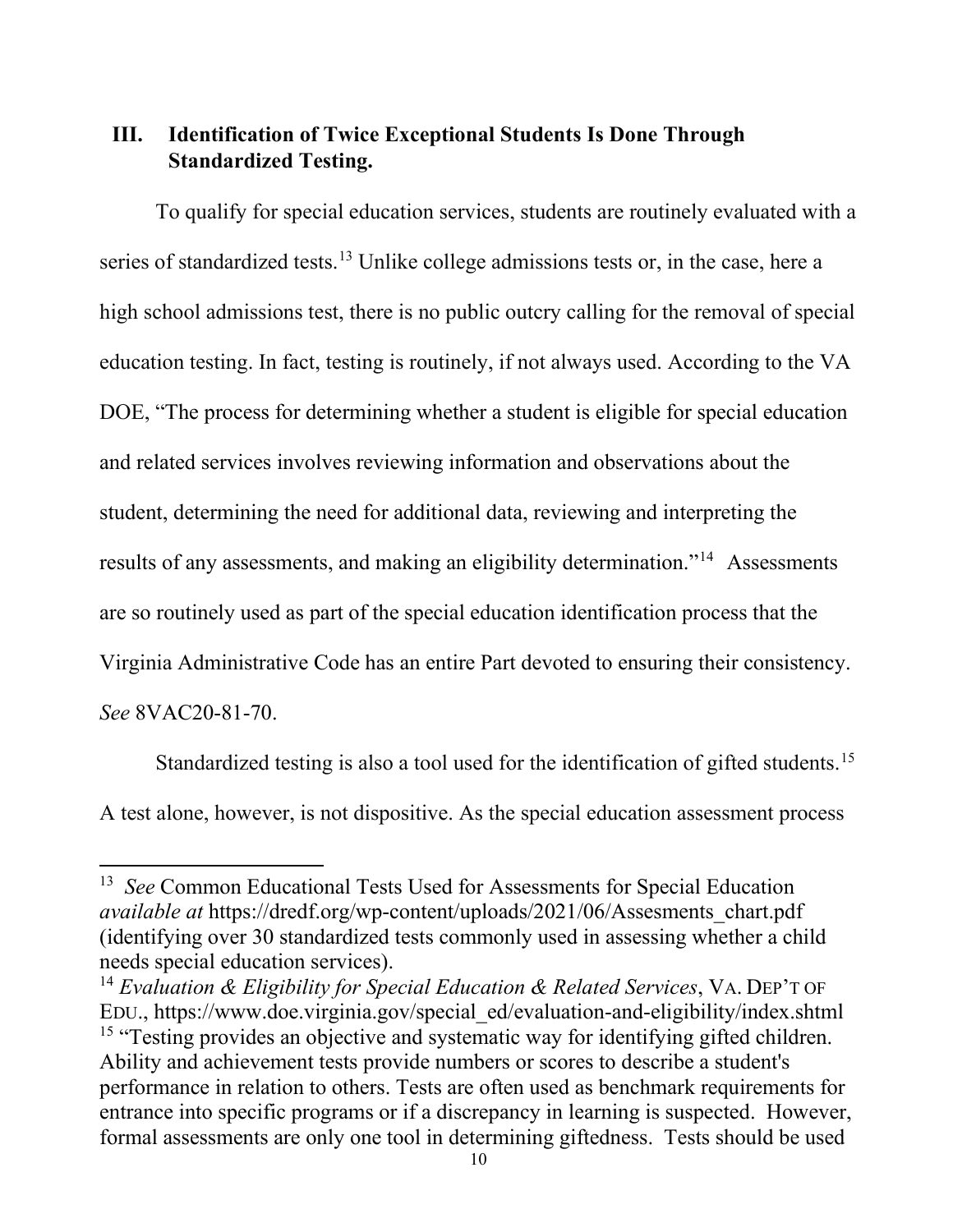demonstrates, many tools must be at the disposal of educators to properly identify students requiring assistance. The same goes for identification of gifted students that require the differentiated instruction of TJ. The Appellant's removal of the standardized testing tool from its toolbox and replacing it with a preference program based on underserved middle schools was an error. The new process risks excluding students whose educational needs cannot be met by their base schools. While the new process may create a unique opportunity for many students, it does so at the cost of others who are failing to have their academic needs met as required by federal and state law.

### **CONCLUSION**

<span id="page-14-0"></span>TJHHST is not simply a science, technology, engineering, and mathematics (STEM) school. It is a school specifically designated for gifted education. All public school students should have the opportunity for a STEM education if that is what interests them. But not every student interested in STEM is gifted in a way that necessitates a different curriculum for them to achieve their full potential. Moreover, twice exceptional students sometimes need TJ as part of their special education curriculum as it is the only local public school program able to meet their needs. Appellant's new admission process fails to adequately ensure that these two categories

in conjunction with subjective assessment tools." Tests & Assessments, NAT'L ASS'N FOR GIFTED CHILDREN, https://www.nagc.org/resources-publications/gifted-educationpractices/identification/tests-assessments.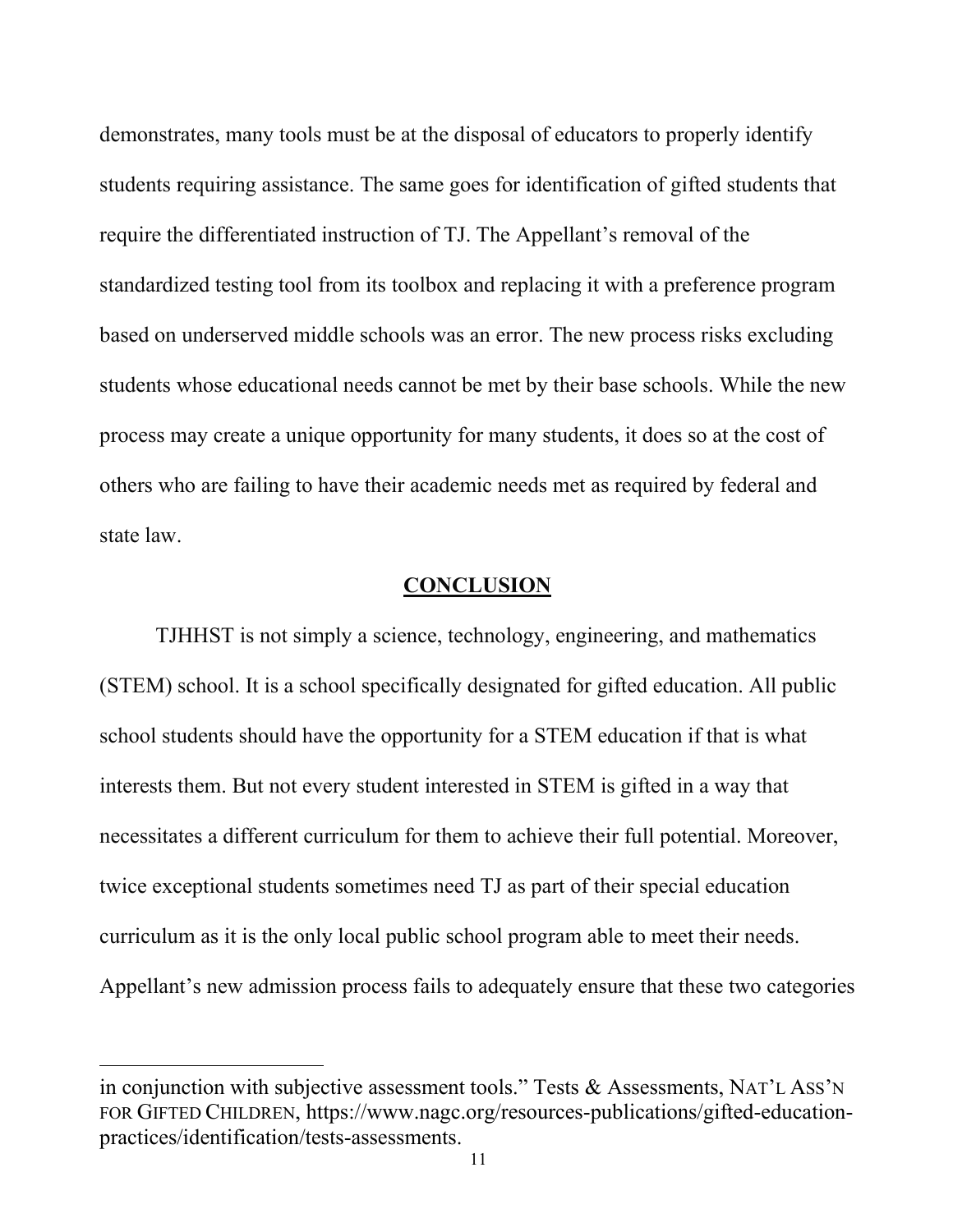of students are admitted and, as such, is contrary to both federal and state law. If Appellant wishes to provide more opportunities for students from each middle school to participate in STEM education, they should do so by improving program offerings at the base high schools and not by utilizing seats needed for gifted and 2E education at TJHHST.

<span id="page-15-0"></span>

June 21, 2022 Respectfully submitted,

/s/ Shawnna M. Yashar Shawnna M. Yashar *Counsel of Record*